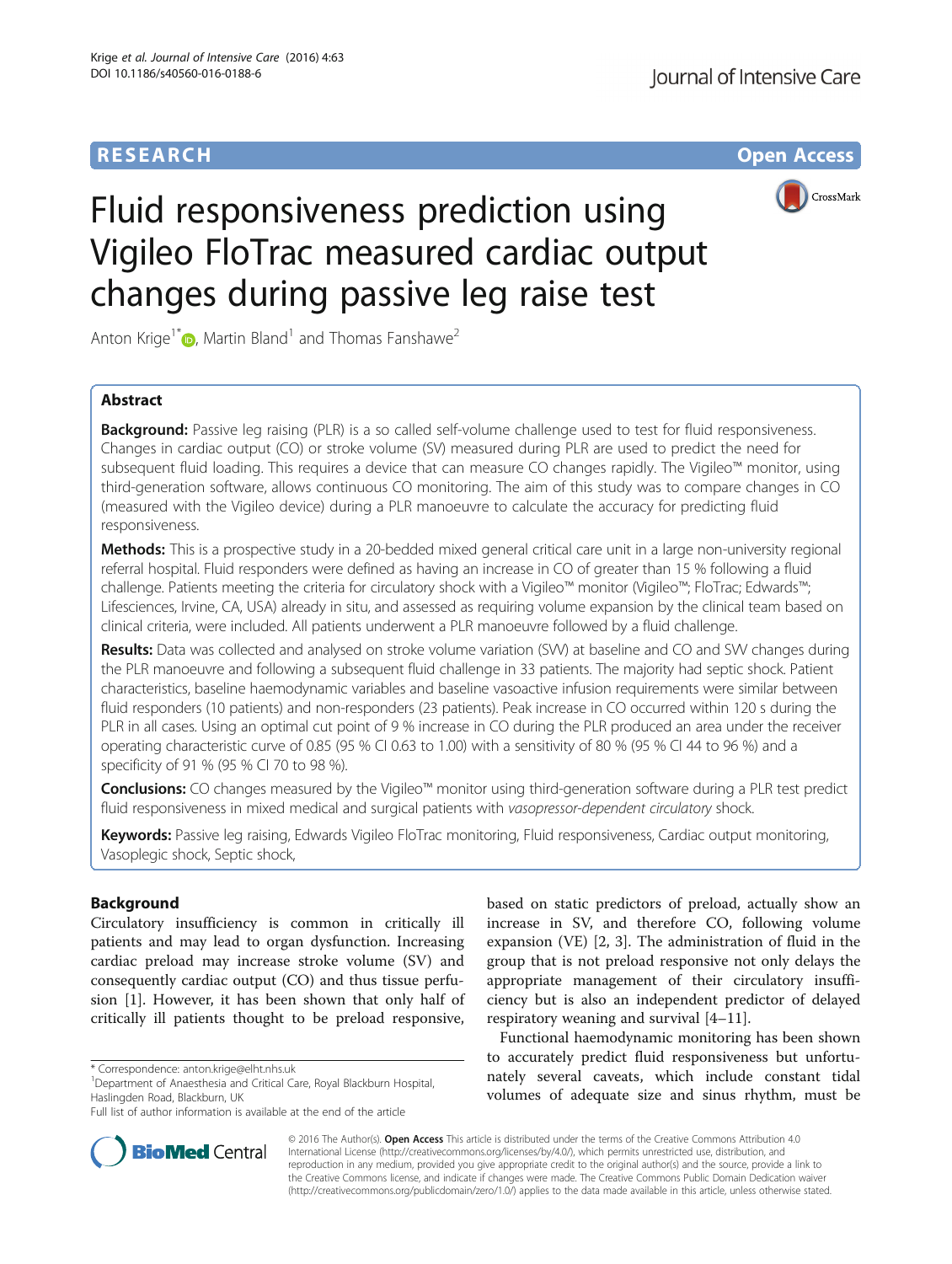present [\[12](#page-7-0)–[17\]](#page-7-0). Unfortunately, this precludes a large proportion of critically ill patients.

Passive leg raising (PLR), whereby the patients legs are transiently raised by 45°, and the torso flattened, results in a reversible flow of 150–300 ml of blood from the venous capacitance vessels of the lower body, to the thoracic compartment, a so called self-volume challenge [[18](#page-7-0)–[20](#page-7-0)]. Boulain et al. [[21\]](#page-7-0) first demonstrated the potential of this phenomenon to predict fluid responsiveness by measuring blood pressure changes during a PLR.

Subsequent studies have shown even greater accuracy, without the limitations of functional haemodynamic monitoring, using a variety of minimally invasive devices capable of rapid measurement of changes in flow or stroke volume during PLR. Examples include esophageal Doppler [[22, 23\]](#page-7-0), transthoracic Doppler ultrasound [\[24](#page-7-0)], transthoracic echocardiography (TTE) [[25](#page-7-0)–[29](#page-7-0)], pulse contour techniques [[28](#page-7-0), [30](#page-7-0)–[33](#page-7-0)], bioreactance [[34](#page-7-0)–[36](#page-7-0)], end tidal carbon dioxide change [[37](#page-7-0)] and bio-impedance cardiography [[38\]](#page-7-0). These studies have been summarised in three recent systematic reviews [\[39](#page-7-0)–[41\]](#page-7-0), and all reported a high sensitivity regarding prediction of fluid responsiveness (all three reported the same pooled area under the receiver operating characteristic curve (AUC) of 0.95, with similar confidence intervals).

Only one of these [\[28](#page-7-0)] studies used the Vigileo™ monitor but with second-generation software.

The aim of this study was to assess the accuracy of the Vigileo™ monitor (Vigileo™; FloTrac; Edwards™; Lifesciences, Irvine, CA, USA) using third-generation software (version 3.02), in predicting preload responsiveness by measuring changes in CO during a PLR manoeuvre, in a mixture of medical and surgical critically ill patients with circulatory shock, with or without spontaneous breathing efforts or arrhythmias. In addition, we included an assessment of the accuracy of stroke volume variation (SVV) measured by the same device to predict responsiveness. We evaluated a cut point of 9.6 % at baseline (derived by Li et al. [[42\]](#page-7-0)), and the change in SVV during PLR were both evaluated as predictors of fluid responsiveness.

## Methods

# Patients

This prospective study was conducted on a mixed medical and surgical general critical care unit in a large nonuniversity regional referral hospital. The study received research ethics committee approval and patients were enrolled following written informed consent.

## Inclusion criteria

Critical care patients, over 18 years of age, requiring a fluid challenge as decided by the attending critical care physician, were included. The research team had no influence over this decision, and patients were only approached for enrolment following the decision to administer a fluid challenge.

This decision was based on the presence of at least one clinical sign of inadequate tissue perfusion, i.e. (a) systolic blood pressure <90 mmHg (or a decrease of >50 mmHg in previously hypertensive patients) or the need for vasoconstrictor drugs (vasopressin or norepinephrine); (b) urine output <0.5 ml/kg/h for  $\geq 2$  h; (c) tachycardia (heart rate >100/min); or (d) presence of skin mottling.

The Vigileo system (Edwards Lifescience, Irvine, CA) with arterial pressure waveform analysis device via special blood flow sensor (FloTrac Sensor, Edwards Lifesciences, Irvine, CA) using third-generation software must already be in situ.

#### Exclusion criteria

Any patients that were unable to perform PLR and who had any contraindications to fluid challenge, defined as life-threatening hypoxaemia, and evidence of blood volume overload and/or hydrostatic pulmonary oedema, were excluded.

## **Measurements**

All haemodynamic data was continuously recorded on a Draeger monitoring system and a Vigileo system (Edwards Lifesciences, Irvine, CA) using third-generation software (version 3.02).

#### VigileoTM monitor measurements

The FloTrac transducer (FloTracTM, Edwards Lifesciences, Irvine, CA, USA) connected the indwelling arterial line to the VigileoTM System (Edwards Lifesciences, Irvine, CA, USA). This non-calibrated continuous CO monitor software analyses the arterial waveform with a frequency of a 100 Hz over 20 s. SV is calculated as  $k \times$  pulsatility, where pulsatility is the standard deviation of arterial pressure over the preceding 20 s, and  $k$  is a factor which describes vascular compliance and resistance over the preceding 1 to 5 min, depending on the setting. This factor (so called proprietary Dynamic Tone Technology) is derived from a multivariate regression model taking into account Langewouter's aortic compliance [[43](#page-7-0)], mean arterial pressure (MAP), along with variance, skewness, and kurtosis of the arterial pressure wave [\[43, 44](#page-7-0)]. A greater number of hyperdynamic and vasodilated patients were incorporated into the algorithm database, and additional physiologically based variables were added to the algorithm's vascular tone  $k$ factor in order to adjust automatically for hyperdynamic and vasodilated patients in the third-generation software update. This has increased the accuracy of SV measurement in vasodilated patients [\[45](#page-7-0)–[47\]](#page-7-0).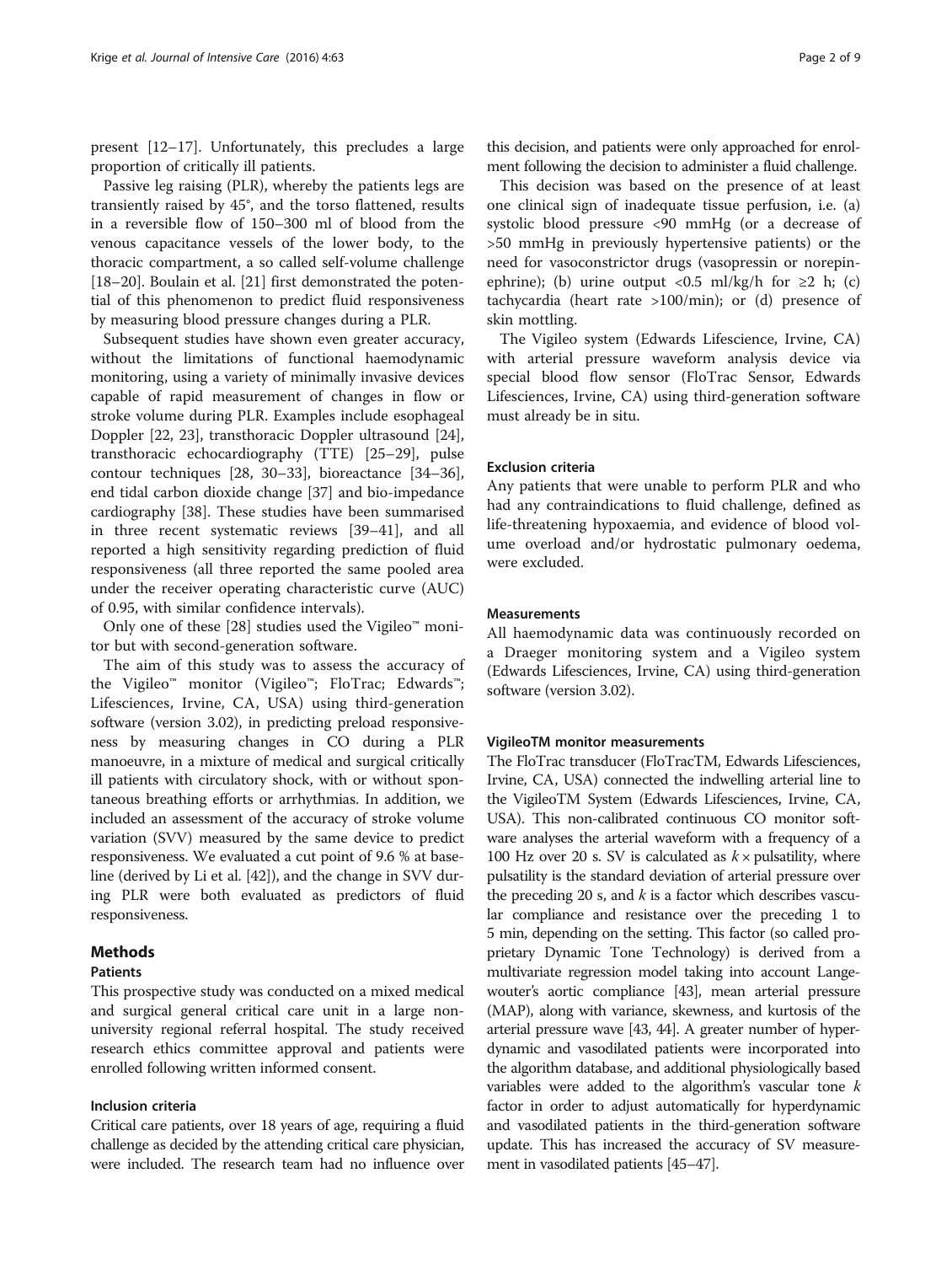# Other measurements

The presence of any arrhythmias was recorded. Respiratory data was collated regarding the mode of ventilation, presence of spontaneous respiratory efforts, peak inspiratory pressures, plateau pressures, PEEP value and tidal volume. Dosages of any vasoactive drugs were recorded.

## Study design

The study design is illustrated in Fig. 1. The following peak haemodynamic parameters were all recorded at each of the four stages in the protocol: heart rate (HR), mean arterial pressure (MAP), central venous pressure (CVP), cardiac index (CI), CO, SV, stroke volume index (SVI) and stroke volume variation (SVV). At the first baseline stage, measurements were taken while the patient was 45° semi-recumbent. During the next stage (PLR), the remote control of the bed was used to tilt the trunk to a horizontal position, and the legs were tilted 45° upwards. The patient was then returned to the 45° semirecumbent position until the haemodynamic parameters stabilised to similar values as the original baseline. These values were recorded as representing the second baseline stage. Following this, a VE of 250 ml of Gelofusine<sup>R</sup> was administered at the maximum rate allowed by the volumetric pump (within 15 min). The final stage, denoted as post volume expansion (PVE), occurred immediately following the fluid challenge, when all haemodynamic parameters were recorded once again.

### Statistical analysis

Continuous data are reported as mean and standard deviation or median and inter-quartile range. A change in CO from baseline of >15 and <15 % following the volume challenge was used to classify the patients as 'responders' and 'non-responders', respectively [[3\]](#page-6-0). Measured variables were then compared between responders and nonresponders using t tests, chi-squared tests or Fisher's exact test for low counts, as appropriate for the data type, and reported as  $p$  values. The positively skewed variables of time to admission, tidal volume and norepinephrine dose were analysed after log-transforming the original data values. A receiver operating characteristic (ROC) curve was used to measure the sensitivity and specificity of the PLR test to predict responders to the fluid challenge.

 $p$  values of less than 0.05 were considered to be statistically significant. Statistical analysis was performed using R version 2.15.2 [\[48\]](#page-7-0).

# Results

#### Patient characteristics

Thirty-seven patients with CO monitoring in situ and meeting clinical criteria for a fluid challenge were initially included and four were subsequently excluded. Three had different diagnoses (cardiogenic shock with blood volume overload which was an exclusion criteria), and one had missing baseline and PLR CO data. The data from the remaining 33 patients who received a fluid challenge were analysed. Patient characteristics are summarised in Table [1](#page-3-0) and were similar between groups. The majority (80 %), overall and in each group, were on a controlled mode of ventilation, with similar tidal volumes between groups. Cardiac arrhythmias were present in 9 % of all patients and balanced between the groups. The aetiology of circulatory insufficiency was septic shock in the majority (82 %) and severe systemic inflammatory response syndrome (SIRS) in the remainder.

# Baseline haemodynamic variables and vasoactive infusions

There were no statistically significant differences in baseline haemodynamic variables (Table [2](#page-4-0)). Vasoactive drug infusions (Table [3](#page-4-0)) were similar between groups, and only two patients did not receive any vasoactive infusions at the time of the PLR test. Thirty (91 %) patients received a norepinephrine infusion with a mean dose of 0.30 (0.17) mcg/kg/min. Seven patients received Dobutamine, and this was split between responders and non-responders. Vasopressin infusions were used in two patients. It was combined with norepinephrine in one patient and used as sole vasopressor in the other.

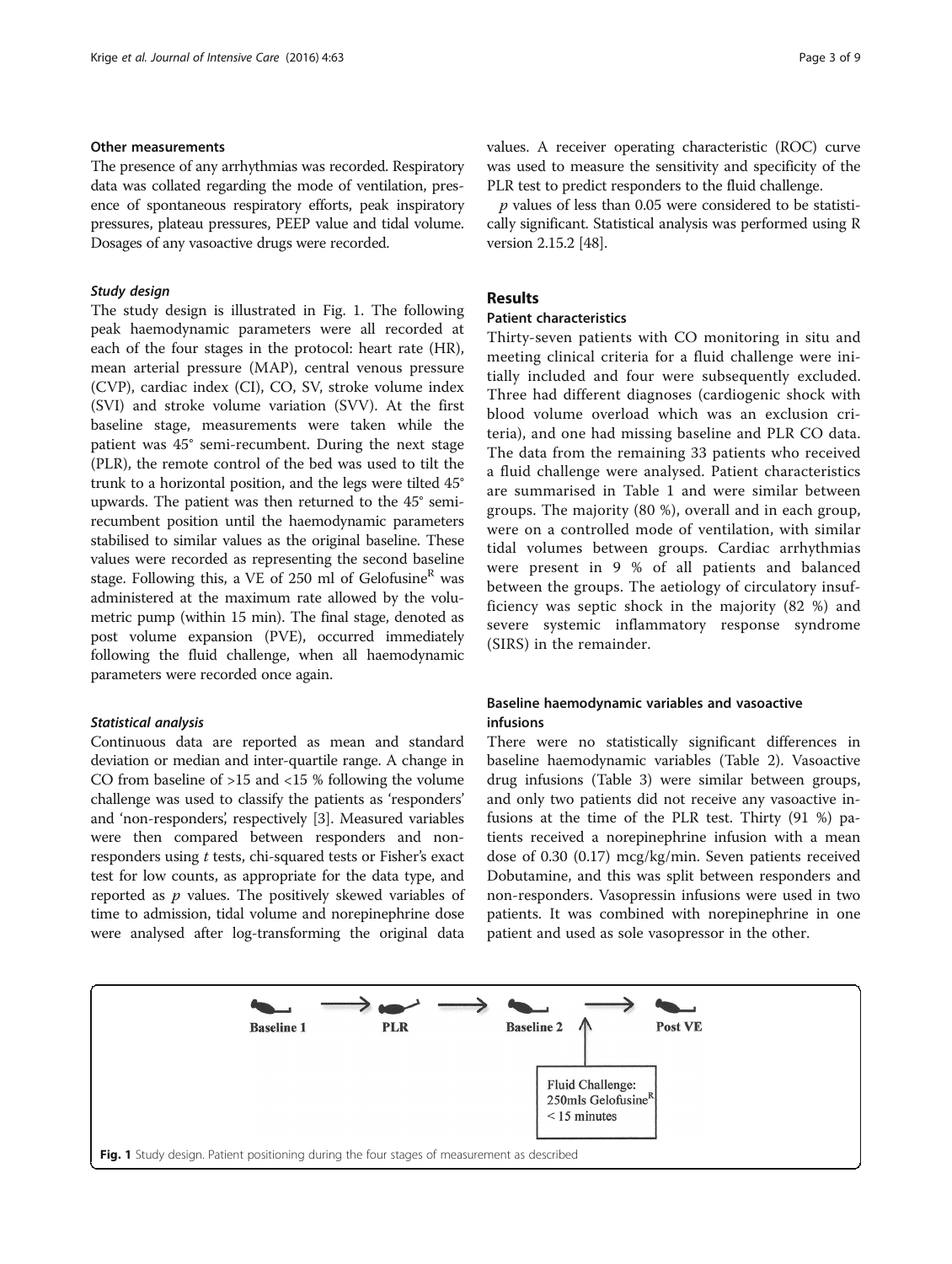#### <span id="page-3-0"></span>Table 1 Patient characteristics

|                                       | All<br>$n = 33$ | Responders<br>$n = 10$ | Non-responders<br>$n = 23$ |      |
|---------------------------------------|-----------------|------------------------|----------------------------|------|
|                                       |                 |                        |                            | p    |
| Age                                   | 60.0 (13.6)     | 58.4 (16.2)            | 60.7 (12.7)                | 0.70 |
| Sex                                   |                 |                        |                            |      |
| Male                                  | 15 (45 %)       | 4 (40 %)               | 11 (48 %)                  | 0.97 |
| Female                                | 18 (55 %)       | 6 (60 %)               | 12 (52 %)                  |      |
| Weight (kg)                           | 72.1 (12.9)     | 75.0 (14.1)            | 70.9 (12.4)                | 0.44 |
| <b>APACHE II score</b>                | 19.9 (6.9)      | 19.0 (5.8)             | 20.4(7.5)                  | 0.58 |
| Died in hospital                      |                 |                        |                            |      |
| Yes                                   | 16 (48 %)       | 7 (70 %)               | 9 (39 %)                   | 0.21 |
| No                                    | 17 (52 %)       | 3 (30 %)               | 14 (61 %)                  |      |
| Admission to PLR (h)                  | 26 [18, 52]     | 38 [21,102]            | 26 [16, 42]                | 0.25 |
| Arrhythmia                            |                 |                        |                            |      |
| Present                               | 3/32 (9 %)      | 1/9 (11 %)             | 2/23(9%)                   | 1.00 |
| Absent                                | 29/32 (91 %)    | 8/9 (89 %)             | 21/23 (91 %)               |      |
| Tidal volume (ml)                     | 510 [463, 563]  | 540 [473, 660]         | 491 [460, 549]             | 0.39 |
| Plateau pressure (cmH <sub>2</sub> O) | 26.6 (7.1)      | 26.4(5.5)              | 26.7(7.7)                  | 0.90 |
| PEEP (cmH <sub>2</sub> O)             | 8.5(2.5)        | 8.9(2.8)               | 8.4(2.4)                   | 0.60 |
| Respiratory rate (/min)               | 16.8 (4.2)      | 15.5(2.4)              | 17.3(4.7)                  | 0.15 |
| Spontaneous breathing                 |                 |                        |                            |      |
| Yes                                   | 6/30 (20 %)     | 2/9 (22 %)             | 4/21 (19 %)                | 1.00 |
| No                                    | 24/30 (80 %)    | 7/9 (78 %)             | 17/21 (81 %)               |      |
| Arterial line site:                   |                 |                        |                            |      |
| Femoral                               | 4 (12 %)        | $1(10\%)$              | 3 (13 %)                   | 1.00 |
| Other (radial and brachial)           | 29 (88 %)       | 9(90%                  | 20 (87 %)                  |      |
| Diagnostic groups:                    |                 |                        |                            |      |
| Septic shock                          | 27 (82 %)       | 7 (70 %)               | 20 (87 %)                  | 0.34 |
| - Endocarditis                        | 1(3%)           | $0(0\%)$               | 1(4%                       |      |
| - Occult                              | 7 (21 %)        | $2(20\%)$              | 5 (22 %)                   |      |
| - Peritonitis                         | 8 (24 %)        | $2(20\%)$              | 6 (26 %)                   |      |
| - Pneumonia                           | 11 (33 %)       | 3 (30 %)               | 8 (35 %)                   |      |
| <b>SIRS</b>                           | 6 (18 %)        | 3(30%)                 | 3 (13 %)                   |      |
| - Ischaemic bowel                     | 2(6%)           | $1(10\%)$              | 1(4%                       |      |
| - Occult                              | 1(3%)           | $\mathbf 0$            | 1(4%                       |      |
| - Pancreatico-duodenectomy            | 1(3%)           | $\mathbf 0$            | 1(4%                       |      |
| - Pancreatitis                        | 2(6%)           | 2(20%                  | $\mathbb O$                |      |

Data are shown as mean (standard deviation), median (inter-quartile range), or number (percentage) with p value comparing responders to non-responders for certain characteristics. Sample sizes are as in column headings unless stated (some variables had small numbers of missing values)

# Effects of PLR and VE on CO and other haemodynamic variables

### Effects of PLR and VE on changes in CO

The peak increase in CO occurred within 120 s in all cases. CO change during PLR was positively related to subsequent VE (correlation = 0.65) (Fig. [2\)](#page-4-0). Spontaneous breathing and/ or arrhythmia was only present in a few patients in each group thus not allowing any meaningful analysis of the influence of these two factors on the association (Table 1).

The changes in CO induced by PLR were significantly greater in responders than in non-responders ( $p = 0.02$ ). In fluid responders, CO increased by an average of 1.43 l/min (95 % CI 0.53 to 2.33) from baseline (average 5.98) to during PLR (average 7.41), corresponding to a 24 % increase from baseline (95 % CI 8 to 39 %), and by an average of 1.94 l/min (95 % CI 0.99 to 2.89) from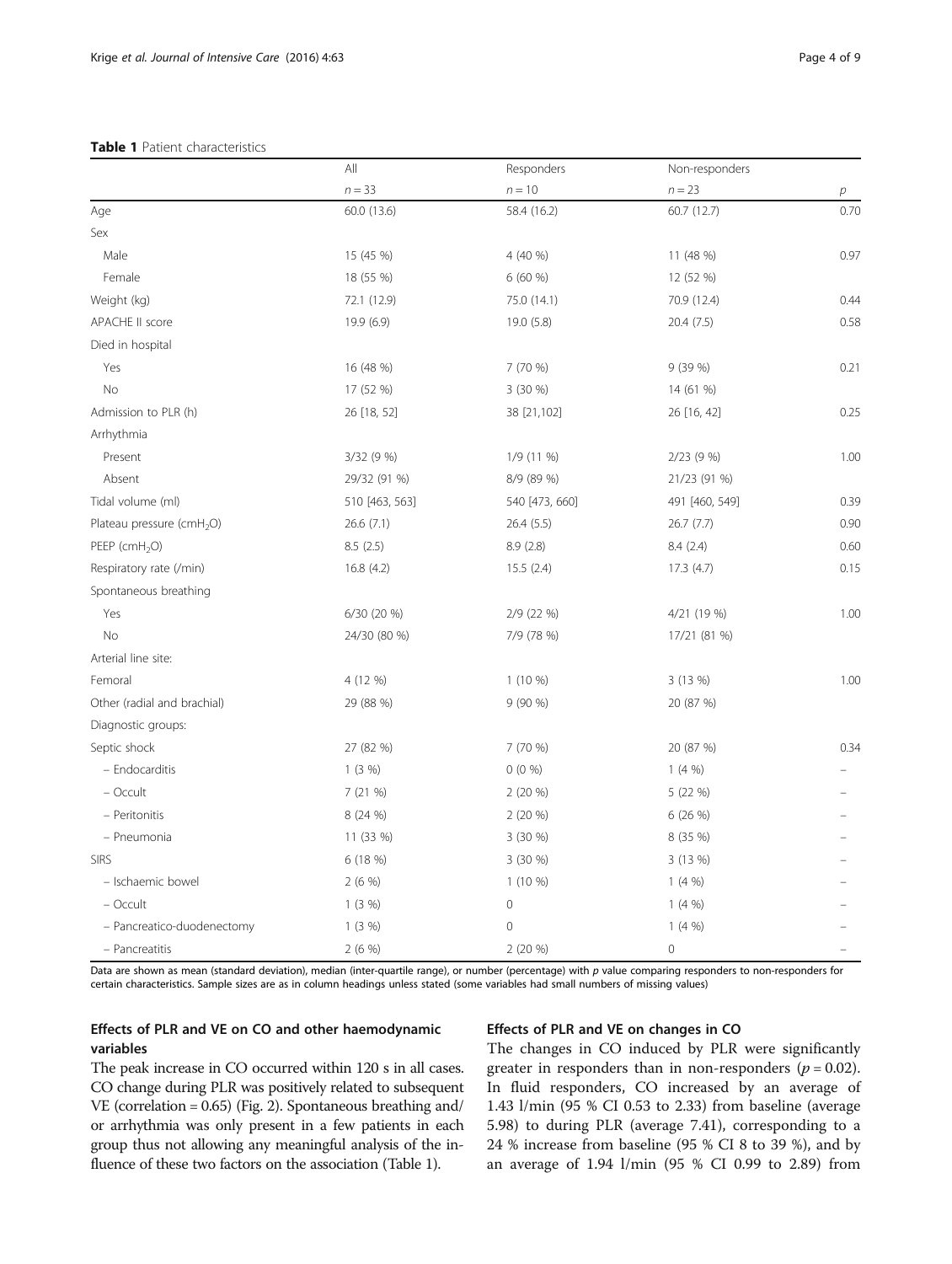|                                | All         | Responders  | Non-responders | р    |
|--------------------------------|-------------|-------------|----------------|------|
|                                | $n = 33$    | $n = 10$    | $n = 23$       |      |
| HR (/min)                      | 100 (19.5)  | 106 (19.9)  | 98 (19.2)      | 0.29 |
| CVP (mmHg)                     | 10.6(5.7)   | 9.9(6.1)    | 10.9(5.7)      | 0.66 |
| MAP (mmHq)                     | 69.5 (10.7) | 65.1(8.8)   | 71.5 (11.0)    | 0.09 |
| PP (mmHg)                      | 52.6 (13.1) | 51.6 (17.8) | 52.9 (11.2)    | 0.85 |
| SV (ml/beat)                   | 60.8 (14.5) | 56.7 (16.3) | 62.7(13.7)     | 0.33 |
| SVI (ml/m <sup>2</sup> /beat)  | 33.4 (7.8)  | 30.9(8.8)   | 34.4 (7.4)     | 0.28 |
| CO (L/min)                     | 6.1(1.5)    | 6.0(1.6)    | 6.1(1.5)       | 0.84 |
| Cl (L/min/m <sup>2</sup> )     | 3.3(0.8)    | 3.3(1.0)    | 3.4(0.8)       | 0.81 |
| SW (%)                         | 14.2 (11.0) | 18.4 (10.5) | 12.3 (11.0)    | 0.15 |
| SVR (dynes s/cm <sup>3</sup> ) | 842 (347)   | 917 (504)   | 810 (259)      | 0.54 |

<span id="page-4-0"></span>Table 2 Haemodynamic variables at baseline

Data are shown as mean (standard deviation) or number (percentage) with  $p$ value comparing responders to non-responders.

HR heart rate, CVP central venous pressure, MAP mean arterial pressure, PP

pulse pressure, SV stroke volume, SVI stroke volume index, CO cardiac output, CI cardiac index, SVV stroke volume variation, SVR systemic vascular resistance

before VE (average 5.39) to after VE (average 7.33), corresponding to a 35 % increase from baseline (95 % CI 24 to 47 %).

In fluid non-responders, CO increased by an average of 0.24 l/min (95 % CI 0.09 to 0.39) from baseline (average 6.10) to during PLR (average 6.34), corresponding to a 3 % increase from baseline (95 % CI 1 to 6 %), and by an average of 0.45 l/min (95 % CI 0.31 to 0.59) from before VE (average 5.94) to after VE (average 6.39), corresponding to a 7 % increase from baseline (95 % CI 5 to 10 %).

Seven patients had an insignificant reduction in their CO during PLR (Fig. 2).

#### Prediction of fluid responsiveness

The ROC curve (Fig. [3](#page-5-0)) shows the varying predictive performance of the PLR test as the cut point changes. The optimal cut point on the ROC curve for this dataset was approximately 9 %, i.e. an increase in CO of 9 % or greater during PLR predicts fluid responsiveness with the greatest accuracy generating a sensitivity of 80 % (95 % CI 44 to 96 %) and a specificity of 91 % (95 % CI 70 to 98 %).

Although there was little distinction between a range of 10 to 15 % (for a 15 % cut point the sensitivity and



specificity was 60 % (95 % CI 27 to 86 %) and 96 (95 % CI 76 to 99.8 %), the positive and negative predictive values were 86 % (695 % CI 42 to 99 %) and 85 % (95 % CI 64 to 95 %), respectively).

The area under the empirical ROC curve was 0.85 (95 % CI 0.63 to 1.00).

Using the increase in SVV during the PLR test as the predictor provides no better predictive performance than would be expected by chance with an area under the ROC curve of 0.56 (95 % CI 0.34 to 0.77).

An SVV cut point of 9.6 % at baseline, rather than change during PLR, as the predictor of fluid responsiveness, gives an area under the ROC curve of 0.74 (95 % CI 0.53 to 0.91), with 70 % sensitivity and 57 % specificity.

# **Discussion**

Our study shows that changes in CO measured using the Vigileo™ monitor during a PLR manoeuvre is a useful

Table 3 Vasoactive drug infusions

|                             | All                              | Responders                       | Non-responders                   |      |  |  |  |
|-----------------------------|----------------------------------|----------------------------------|----------------------------------|------|--|--|--|
| Norepinephrine (mcg/kg/min) | $0.28$ (0.20, 0.36) ( $n = 30$ ) | $0.31$ (0.16, 0.37) ( $n = 10$ ) | $0.28$ (0.21, 0.34) ( $n = 20$ ) | 0.92 |  |  |  |
| Vasopressin (mcg/min)       |                                  | 4.5 $(n = 1)$                    | 3.0 $(n=1)^a$                    |      |  |  |  |
| Dobutamine (mcg/kg/min)     | 4.6 $(1.2)$ $(n = 7)$            | 4.4 $(1.3)$ $(n = 4)$            | 4.8 $(1.2)$ $(n = 3)$            |      |  |  |  |

Data are shown as mean (standard deviation) or median (inter-quartile range), and number of patients (n) (p value compares dose between responders and nonresponders in the case of norepinephrine). In the case of vasopressin, the only dose is given, as there was one patient only in each group <sup>a</sup>The only patient requiring vasopressor support that did not include norepinephrine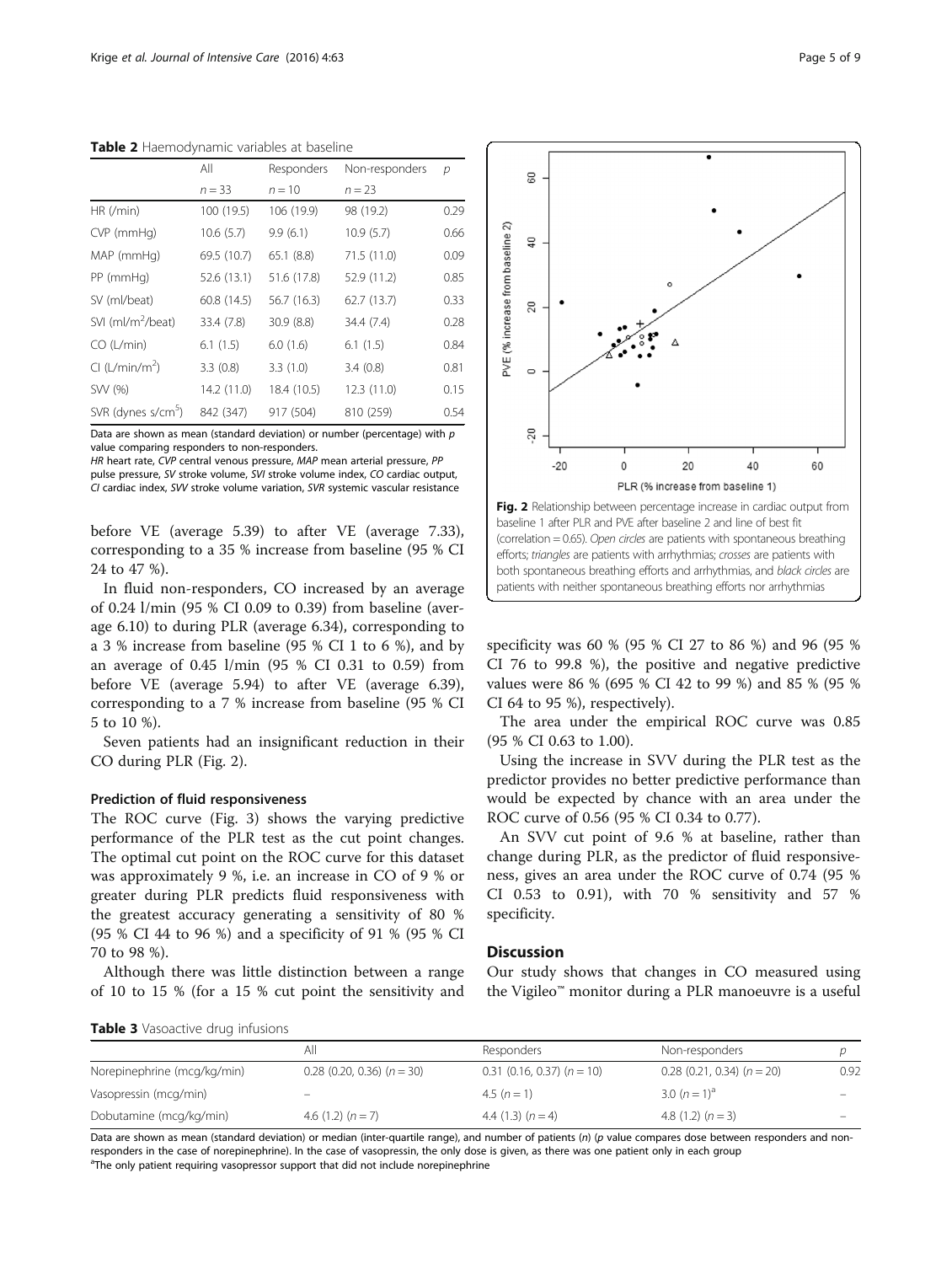<span id="page-5-0"></span>

predictor of fluid responsiveness in mixed critically ill patients with vasopressor-dependent circulatory shock. An increase in CO of  $\geq$  9 % during the PLR predicted an increase in CO of  $\geq$ 15 % following subsequent volume expansion with good sensitivity (80 %) and specificity (91 %) resulting in an AUC of 0.85 (95 % CI 0.63 to 1.00). The high specificity has the potential to avoid the deleterious effects of unnecessary volume expansion in this patient group  $[4, 6, 7, 11]$  $[4, 6, 7, 11]$ .

Our results were consistent with previous validation studies of the PLR manoeuvre [\[21](#page-7-0)–[38, 49\]](#page-7-0) which are encapsulated in three recent systematic reviews [\[39](#page-7-0)–[41\]](#page-7-0). These included nine, 21 and 23 studies assessing a total of 353, 991 and 1013, patients respectively. Our results were similar to the only other study using the Vigileo FloTrac device conducted by Biais et al. [\[14\]](#page-7-0). They reported a sensitivity of 85 % and a specificity of 90 % with a sample size of 34 patients and a peak change in flow within 120 s. Their study differed from our study in the following respects. They used second-generation FloTrac software whereas we used third-generation FloTrac software. Almost all the patients in the Biais study were surgical as opposed to an even split between medical and surgical in our study. The patients in our sample were much sicker, i.e. only 65 % were invasively ventilated in their study and all were breathing spontaneously with none receiving vasoactive drugs. That is in contrast with our study where all the patients were invasively ventilated and receiving vasoactive drugs (mean norepinephrine dosage was  $0.3 \pm 0.17$ mcg/kg/min). We reported a high APACHE2 score and hospital mortality.

Our study had the following limitations. Firstly, we identified less than one third of our sample as fluid responders (ten out of 33 subjects), whereas 50 % of patients were identified as responders in the systematic review by Michard et al. [\[3](#page-6-0)] and similarly in the PLR systematic reviews [\[39](#page-7-0)–[41](#page-7-0)]. This may have weakened our calculated sensitivity and specificity. Responders were defined using a cut off of 15 %, as this definition was used consistently throughout the other published PLR studies [\[21](#page-7-0)–[41](#page-7-0), [49](#page-7-0), [50\]](#page-7-0), and we used the recommended PLR manoeuvre, i.e. patients started from a semi-recumbent position. This has been indentified as essential to ensure that splanchnic blood redistribution occurs thereby ensuring an adequate selfvolume challenge [\[49](#page-7-0)].The small sample size and the volume chosen for our fluid challenges may have contributed to this lower rate of fluid responders. However, the sample size was still larger than half of all other PLR studies published [[21](#page-7-0)–[38](#page-7-0), [49\]](#page-7-0). We chose 250 ml of Gelofusine for our fluid challenges as this was a pragmatic study which followed the local clinical practice at that time. Although most of the studies in the systematic reviews [[39](#page-7-0)–[41](#page-7-0)] used volumes of 500 ml, the study by Kang et al. [\[31](#page-7-0)] used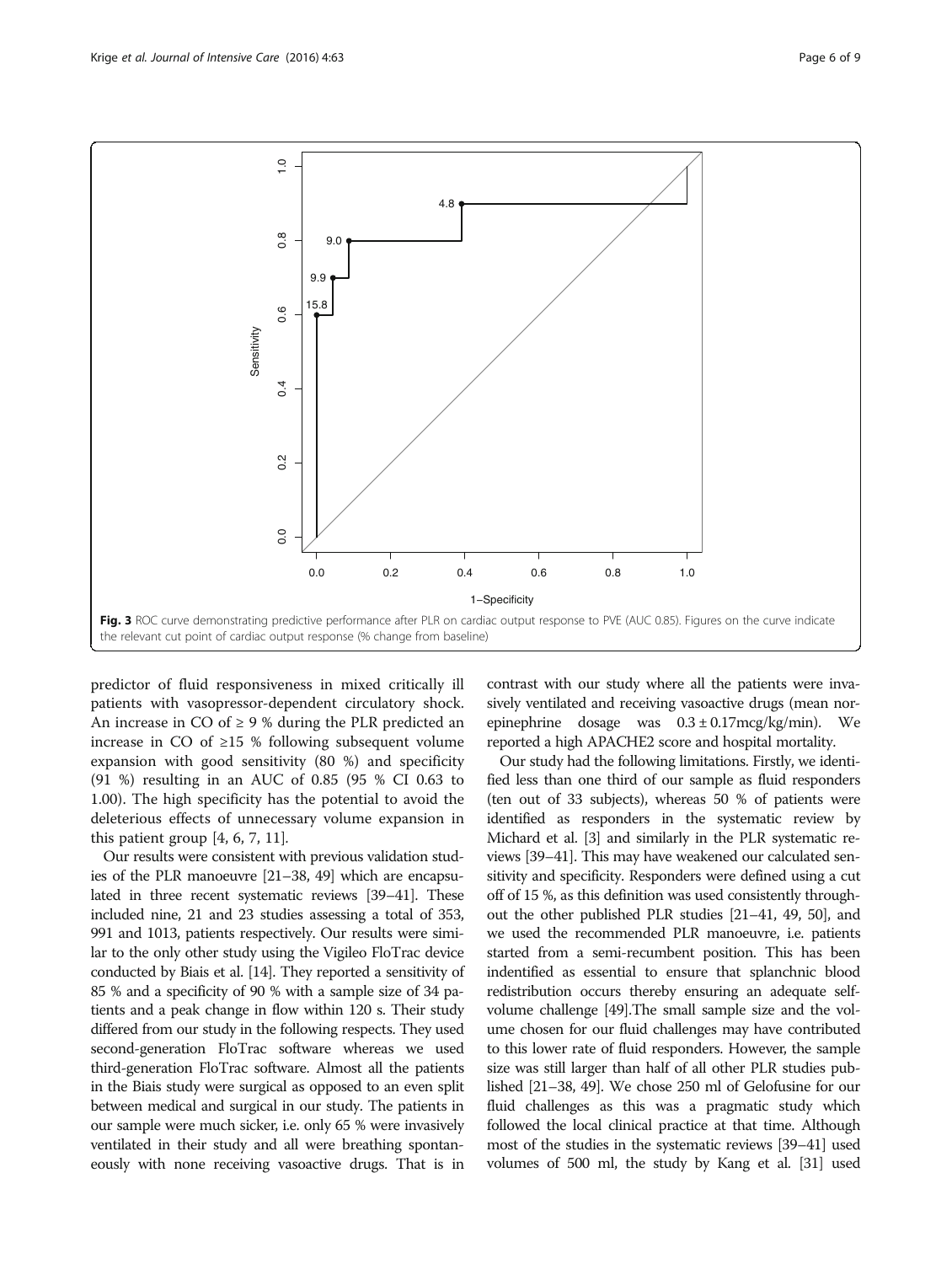<span id="page-6-0"></span>250 ml, and the study by Boulain et al. [[21](#page-7-0)] used 300 ml of Gelatin. Both of these studies reported the usual rate of fluid responders and the Kang et al. study reported very high sensitivity and specificity. Boulain et al. discussed the rationale for choosing that volume, i.e. it is roughly equal to the volume of blood redistributed by the PLR manoeuvre. The volume and type of fluid we used were also consistent with the 2008 Surviving Sepsis Campaign Guidelines [\[51](#page-8-0)], a review by Vincent et al. [\[52\]](#page-8-0) on circulatory shock and Trof et al. showed a more rapid change in SV with colloid boluses [\[53\]](#page-8-0). We delivered our volume challenge within fifteen minutes which is in keeping with the other studies.

Secondly, we measured CO using a single non-calibrated device and did not include a second calibrated device. However, the study by Biais et al. [\[28](#page-7-0)] had simultaneously measured haemodynamic changes during PLR with the Vigileo™ monitor and transthoracic echocardiography and found that the changes induced by volume expansion correlated well between these two devices ( $r^2 = 0.77$ ,  $p <$ 0.0001). This was despite Biais et al. using the less accurate second-generation Vigileo software (version 1.14). In addition, several studies have validated the Vigileo third-generation software in the patient population we recruited. Meng et al. [[46\]](#page-7-0) assessed the trending ability of the Vigileo third-generation software using directly measured Oesophageal Doppler blood flow as the comparison device and found that the two devices showed 96 % concordance when measuring a change in preload induced by whole body tilting. De Backer et al. [[45\]](#page-7-0) reported acceptable accuracy using the thirdgeneration software in patients with vasoplegia (septic shock and liver failure) as did Slagt et al. [[47](#page-7-0)] in a systematic review comparing the different generations of Vigileo software. Despite the absence of a second calibrated device in our study, we derived a similar optimal cut point as the other published PLR studies [[21](#page-7-0)–[41, 49, 50](#page-7-0)] and specifically in the subgroups that also used pulse contour methods [\[28](#page-7-0), [30](#page-7-0)–[33](#page-7-0)].

Thirdly, in the majority of our patients (88 %), measurement was via a peripheral artery which may be less accurate than via a central artery in vasodilated patients [[54\]](#page-8-0). The number receiving a central (femoral) arterial catheter was too few to analyse for this effect.

Finally, 39 % of the patients included in our study were surgical and therefore had the potential for intra-abdominal hypertension which has been shown by Mahjoub et al. [\[50](#page-7-0)] to reduce the accuracy of PLR for predicting fluid responsiveness. We did not have sufficient data on intraabdominal pressures to analyse for this effect.

#### Conclusions

We have demonstrated that changes in cardiac output measured using the Vigileo™ monitor with thirdgeneration software during a PLR test were predictive of

fluid responsiveness in both medical and surgical patients with vasopressor-dependent circulatory shock. As the EV1000™ monitoring system, which has replaced the Vigileo™ monitor, continues to use the third-generation software for the FloTrac device these findings remain valid.

# Additional file

[Additional file 1:](dx.doi.org/10.1186/s40560-016-0188-6) Study dataset. (CSV 8 kb)

#### Abbreviations

AUC: Area under the receiving operating characteristic curve; CO: Cardiac output; PLR: Passive leg raise; PVE: Post volume expansion; SV: Stroke volume; TTE: Transthoracic echocardiography; VE: Volume expansion

#### Acknowledgements

Lynne Bullock and Donna Harrison-Briggs participated in the data collection. This study received no financial support. The Vigileo™ monitor (Vigileo<sup>™</sup> FloTrac; Edwards™; Lifesciences, Irvine, CA, USA) was part of our routine flow monitoring on our critical care unit for 3 years prior to this study.

#### Funding

This study was undertaken by the authors and the acknowledged members of the clinical team without any external funding.

#### Availability of data and material

The dataset supporting the conclusions of this article is included within the article (and its Additional file 1).

#### Authors' contributions

AK conceived and designed the study, participated in the data collection and drafted the manuscript. MB participated in the data collection and contributed to drafting the manuscript. TF provided the statistical analysis and contributed to drafting the manuscript. AK has full access to all the study data and takes responsibility for data integrity and accuracy of data analysis. All authors read and approved the final manuscript.

#### Competing interests

The authors declare that they have no competing interests.

#### Consent for publication

Not applicable.

#### Ethics approval

The UK NRES Bolton Research Ethics Committee (REC reference number 08/ H1009/61) approved the study.

#### Author details

<sup>1</sup>Department of Anaesthesia and Critical Care, Royal Blackburn Hospital, Haslingden Road, Blackburn, UK. <sup>2</sup>Nuffield Department of Primary Care Health Sciences, University of Oxford, Oxford, UK.

#### Received: 12 April 2016 Accepted: 27 September 2016 Published online: 06 October 2016

#### References

- 1. Rivers E, Nguyen B, Havstad S, Ressler J, Muzzin A, Knoblich B, Peterson E, Tomlanovich M. Early goal-directed therapy in the treatment of severe sepsis and septic shock. N Engl J Med. 2001;345:1368–77.
- 2. Kumar A, Anel R, Bunnell E, Habet K, Zanotti S, Marshall S, Neumann A, Ali A, Cheang M, Kavinsky C, Parillo J. Pulmonary artery occlusion pressure and central venous pressure fail to predict ventricular filling volume, cardiac performance, or the response to volume infusion in normal subjects. Crit Care Med. 2004;32(3):691–9.
- 3. Michard F, Teboul JL. Predicting fluid responsiveness in ICU patients: a critical analysis of the evidence. Chest. 2002;121:2000–8.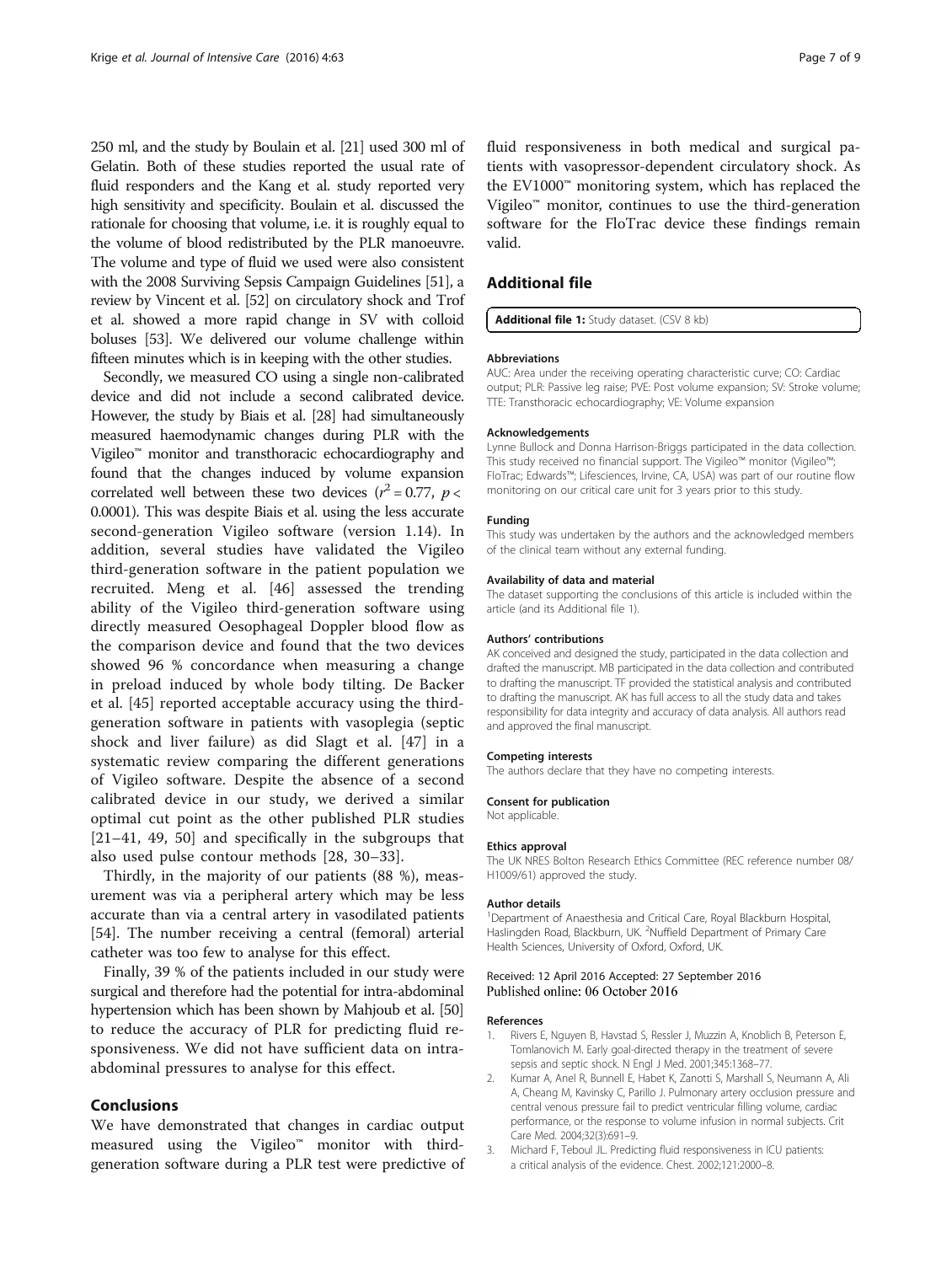- <span id="page-7-0"></span>4. Alsous F, Khamiees M, DeGirolamo A, Amoateng-Adjepong Y, Manthous CA. Negative fluid balance predicts survival in patients with septic shock. Chest. 2002;117:1749–54.
- 5. Holte K, Kehlet H. Fluid therapy and surgical outcomes in elective surgery: a need for reassessment in fast-track surgery. J Am Coll Surg. 2006;202:971–89.
- 6. Wiedemann HP, Wheeler AP, Bernard GR, et al. Comparison of two fluidmanagement strategies in acute lung injury. N Engl J Med. 2006;354:2564–75.
- 7. Boyd JH, Forbes J, Nakada TA, et al. Fluid resuscitation in septic shock: a positive fluid balance and elevated central venous pressure are associated with increased mortality. Crit Care Med. 2011;39:259–65.
- Nisanevich V, Felsenstein I, Almogy G, et al. Effect of intraoperative fluid management on outcome after intra-abdominal surgery. Anesthesiology. 2005;103:25–32.
- 9. Bundgaard-Nielsen M, Secher NH, Kehlet H. 'Liberal' vs. 'restrictive' perioperative fluid therapy—a critical assessment of the evidence. Acta Anaesthesiol Scand. 2009;53:843–51.
- 10. Holte K, Klarskov B, Christensen DS, et al. Liberal versus restrictive fluid administration to improve recovery after laparoscopic cholecystectomy: a randomized, double-blind study. Ann Surg. 2004;240:892–9.
- 11. Weidemann HP, Wheeler AP, Bernard GR, Thompson BT, Hayden D, deBoisblanc B, Connors Jr AF, Hite RD, Harabin AL. Comparison of two fluid management strategies in acute lung injury. N Engl J Med. 2006;354:2564–75.
- 12. Cavallaro F, Sandroni C, Antonelli M. Functional hemodynamic monitoring and dynamic indices of fluid responsiveness. Minerva Anestesiol. 2008;74:137–43.
- 13. Marik PE, Cavallazzi R, Vasu T, Hirani A. Dynamic changes in arterial waveform derived variables and fluid responsiveness in mechanically ventilated patients: a systematic review of the literature. Crit Care Med. 2009;37:2642–7.
- 14. Michard F, Teboul JL. Using heart-lung interactions to assess fluid responsiveness during mechanical ventilation. Crit Care. 2000;4:282–9.
- 15. Perner A, Faber T. Stroke volume variation does not predict fluid responsiveness in patients with septic shock on pressure support ventilation. Acta Anaesthesiol Scand. 2006;50:1068–73.
- 16. Hofer CK, Senn A, Weibel L, Zollinger A. Assessment of stroke volume variation for prediction of fluid responsiveness using the modified FloTrac and PiCCOplus system. Crit Care. 2008;12:R82.
- 17. Soubrier S, Saulnier F, Hubert H, Delour P, Lenci H, Onimus T, Nseir S, Durocher A. Can dynamic indicators help the prediction of fluid responsiveness in spontaneously breathing critically ill patients? Intensive Care Med. 2007;33: 1117–24.
- 18. Rutlen DL, Wackers FJ, Zaret BL. Radionuclide assessment of peripheral intravascular capacity: a technique to measure intravascular volume changes in the capacitance circulation in man. Circulation. 1981;64:146–52.
- 19. Gaffney FA, Bastian BC, Thal ER, et al. Passive leg raising does not produce a significant or sustained autotransfusion effect. J Trauma. 1982;22:190–3.
- 20. Wong DH, O'Connor D, Tremper KK, et al. Changes in cardiac output after acute blood loss and position change in man. Crit Care Med. 1989;17:979–83.
- 21. Boulain T, Achard JM, Teboul JL, Richard C, Perrotin D, Ginies G. Changes in BP induced by passive leg raising predict response to fluid loading in critically ill patients. Chest. 2002;121:1245–52.
- 22. Lafaneche're A, P'ene F, Goulenok C, Delahaye A, Mallet V, Choukroun G, Chiche JD, Mira JP, Cariou A. Changes in aortic blood flow induced by passive leg raising predicts fluid responsiveness in critically ill patients. Crit Care. 2006;10:R132–40.
- 23. Monnet X, Rienzo M, Osman D, Anguel N, Richard C, Pinsky MR, Teboul JL. Passive leg raising predicts fluid responsiveness in the critically ill. Crit Care Med. 2006;34:1402–7.
- 24. Thiel SW, Kollef MH, Isakow W. Non-invasive stroke volume measurement and passive leg raising predicts volume responsiveness in medical ICU patients: an observational cohort study. Crit Care. 2009;13:R111–20.
- 25. Lamia B, Ochagavia A, Monnet X, Chemla D, Richard C, Teboul JL. Echocardiographic prediction of volume responsiveness in critically ill patients with spontaneous breathing activity. Intensive Care Med. 2007; 33:1133–8.
- 26. Maizel J, Airapetian N, Lorne E, Tribouilloy C, Massy Z, Slama M. Diagnosis of central hypovolemia by using passive leg raising. Intensive Care Med. 2007;33:1133–8.
- 27. Caille V, Jabot J, Belliard G, Charron C, Jardin F, Vieillard-Baron A. Hemodynamic effects of passive leg raising: an echocardiographic study in patients with shock. Intensive Care Med. 2008;34:1239–45.
- 28. Biais M, Vidil L, Sarrabay P, Cottenceau V, Revel P, Sztark F. Changes in stroke volume induced by passive leg raising in spontaneously breathing

patients: comparison between echocardiography and Vigileo TM/FloTracTM device. Crit Care. 2009;13:R195.

- 29. Pr'eau S, Saulnier F, Dewavrin F, Durocher A, Chagnon JL. Passive leg raising is predictive of fluid responsiveness in spontaneous breathing patients with severe sepsis or acute pancreatitis. Crit Care Med. 2010;38:819–25.
- 30. Lakhal K, Ehrmann S, Runge I, et al. Central venous pressure measurements improve the accuracy of leg raising-induced change in pulse pressure to predict fluid responsiveness. Intensive Care Med. 2010;36:940–8.
- 31. Kang WS, Kim SH, Kim SY, Oh CS, Lee SA, Kim JS. The influence of positive endexpiratory pressure on stroke volume variation in patients undergoing cardiac surgery: an observational study. J Thorac Cardiovasc Surg. 2014;148:3139–45.
- 32. Geerts B, de Wilde R, Aarts L, et al. Pulse contour analysis to assess hemodynamic response to passive leg raising. J Cardiothorac Vasc Anesth. 2011;25:48–52.
- 33. Dong ZZ, Fang Q, Zheng X, et al. Passive leg raising as an indicator of fluid responsiveness in patients with severe sepsis. World J Emerg Med. 2012;3:191–6.
- 34. Benomar B, Ouattara A, Estagnasie P, et al. Fluid responsiveness predicted by noninvasive bioreactance-based passive leg raise test. Intensive Care Med. 2010;36:1875–81.
- 35. Marik PE, Levitov A, Young A, et al. The use of bioreactance and carotid Doppler to determine volume responsiveness and blood flow redistribution following passive leg raising in hemodynamically unstable patients. Chest. 2013;143:364–70.
- 36. Duus N, Shogilev DJ, Skibsted S, et al. The reliability and validity of passive leg raise and fluid bolus to assess fluid responsiveness in spontaneously breathing emergency department patients. J Crit Care. 2015;30:217.e1–5.
- 37. Monge García MI, Gil Cano A, Gracia Romero M, et al. Non-invasive assessment of fluid responsiveness by changes in partial end-tidal  $CO<sub>2</sub>$  pressure during a passive leg-raising maneuver. Ann Intensive Care. 2012;2:9.
- 38. Fellahi JL, Fischer MO, Dalbera A, et al. Can endotracheal bioimpedance cardiography assess hemodynamic response to passive leg raising following cardiac surgery? Ann Intensive Care. 2012;2:26.
- 39. Cavallaro F, Sandroni C, Marano C, La Torre G, Chiara A, De Waure C, Bello G, Maviglia R, Antonelli M. Diagnostic accuracy of passive leg raising for prediction of fluid responsiveness in adults: systematic review and metaanalysis of clinical studies. Intensive Care Med. 2010;36:1475–83.
- 40. Monnet X, Marik P, Teboul J-L: Passive leg raising for predicting fluid responsiveness: a systematic review and meta-analysis. Intensive Care Med. published online 20th Jan 2016
- 41. Chernapath TGV, Hirsch A, Geerts BF, et al. Predicting fluid responsiveness by passive Leg raising: a systematic review and meta-analysis of 23 clinical trials. Crit Care Med. 2016;44(5):981–91.
- 42. Cheng L, Lin F-q, Shu-kun F, et al. Stroke volume variation for prediction of fluid responsiveness in patients undergoing gastrointestinal surgery. Int J Med Sci. 2013;10(2):148–55.
- 43. Langewouters GJ, Wesseling KH, Goedhard WJ. The pressure dependent dynamic elasticity of 35 thoracic and 16 abdominal human aortas in vitro described by a five component model. J Biomech. 1985;18:613–20.
- 44. Pratt B, Roteliuk L, Hatib F, Frazier J, Wallen RD. Calculating arterial pressurebased cardiac output using a novel measurement and analysis method. Biomed Instrum Technol. 2007;41:403–11.
- 45. De Backer D, Marx G, Tan A, et al. Arterial pressure-based cardiac output monitoring: a multicenter validation of the third-generation software in septic patients. Intensive Care Med. 2011;37:233–40.
- 46. Meng L, Tran PS, Brenton AS, Lanning K, et al. The impact of phenyephrine, ephedrine and increased preload on the third-generation Vigileo-Flotrac and esophageal Doppler cardiac output measurements. Anesth Analg. 2011;113:751–7.
- 47. Slagt C, Malagon I, Groeneveld ABG. Systematic review of uncalibrated arterial pressure waveform analysis to determine cardiac output and stroke volume variation. Br J Anaesth. 2014;112(4):626–37.
- 48. R Development Core Team (2008). R: a language and environment for statistical computing. R Foundation for Statistical Computing. Vienna, Austria. ISBN 3-900051-07-0, URL [http://www.R-project.org](http://www.r-project.org/).
- 49. Jabot J, Teboul JL, Richard C, Monnet X. Passive leg raising for predicting fluid responsiveness: importance of the postural change. Intensive Care Med. 2009;35:85–90.
- 50. Mahjoub Y, Touzeau J, Airapetian N, Lorne E, Hijazi M, Zogheb E, Tinturier F, Slama M, Dupont H. The passive leg-raising maneuver cannot accurately predict fluid responsiveness in patients with intra-abdominal hypertension. Crit Care Med. 2010;38(9):1824–9.